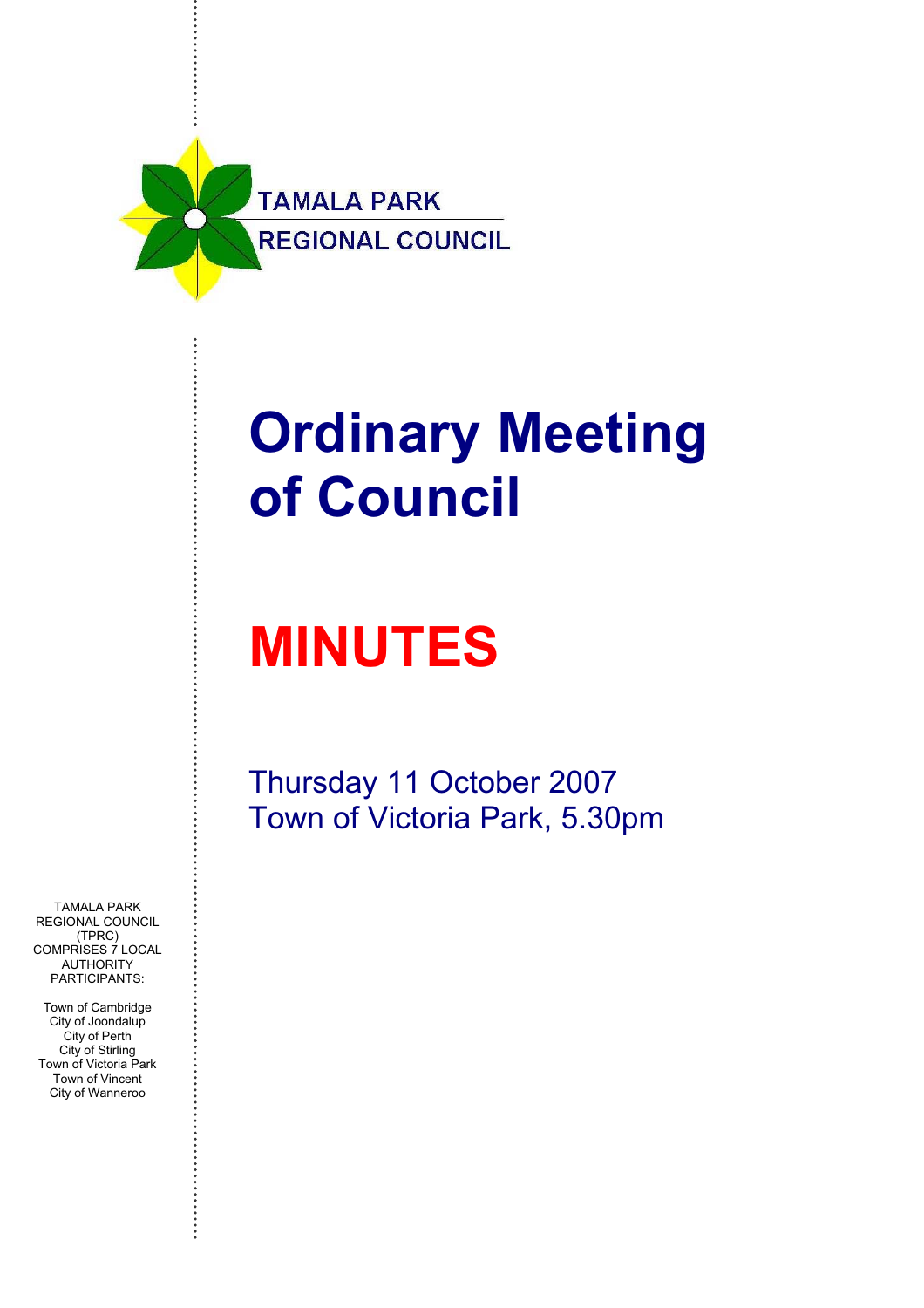# **MEMBERSHIP**

| <b>OWNER COUNCIL</b>  | <b>MEMBER</b>                        | <b>DEPUTY MEMBER</b>    |
|-----------------------|--------------------------------------|-------------------------|
| Town of Cambridge     | A/Mayor O'Connor                     | <b>Cr Barlow</b>        |
| City of Joondalup     | Mayor Pickard                        | <b>Cr Fishwick</b>      |
|                       | Cr John                              | Cr Jacob *              |
| City of Perth         | Cr Evangel                           | <b>Cr Sutherland</b>    |
| City of Stirling      | Mayor Tyzack                         | Cr Ham                  |
|                       | Cr Boothman                          | Cr Rose                 |
|                       | Cr Clarey                            |                         |
|                       | <b>Cr Stewart</b>                    |                         |
| Town of Victoria Park | Cr Nairn (Deputy Chairman)           | <b>Cr Skinner</b>       |
| Town of Vincent       | Mayor Catania                        | Deputy Mayor Cr Farrell |
| City of Wanneroo      | Mayor Kelly                          | Cr Treby                |
|                       | Deputy Mayor Cr Salpietro (Chairman) | <b>Cr Roberts</b>       |

**\*** *Declaration of office to be completed*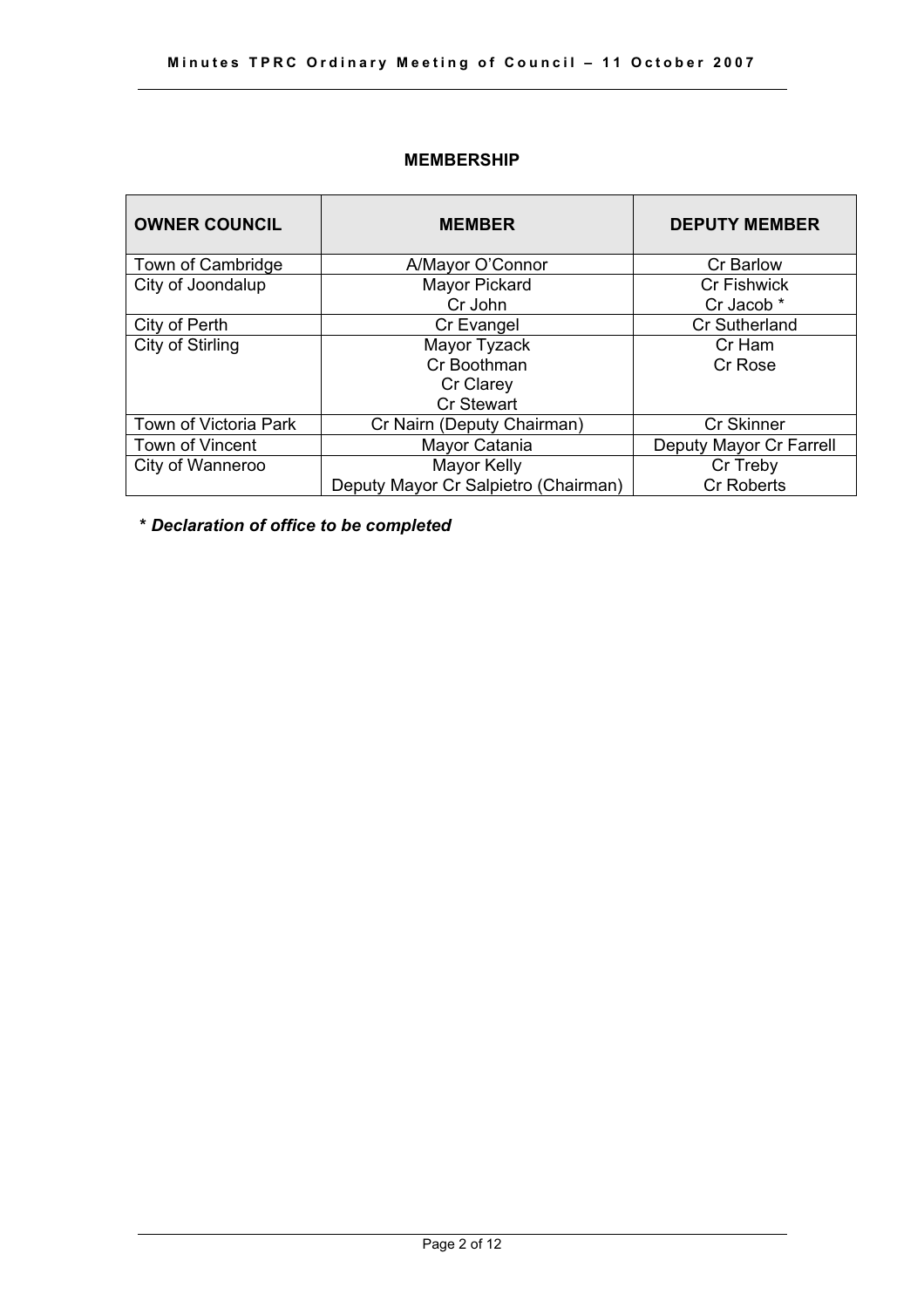# **TABLE OF CONTENTS**

| $1_{-}$         |                                                              |  |  |  |
|-----------------|--------------------------------------------------------------|--|--|--|
|                 |                                                              |  |  |  |
| 2.              |                                                              |  |  |  |
| 3.              |                                                              |  |  |  |
| 4.              |                                                              |  |  |  |
| 5.              |                                                              |  |  |  |
| 6.              | ANNOUNCEMENTS BY CHAIRMAN (WITHOUT DISCUSSION)5              |  |  |  |
| 7.              |                                                              |  |  |  |
| 8.              |                                                              |  |  |  |
| 9.              |                                                              |  |  |  |
| 9.1             |                                                              |  |  |  |
| 9.2             | STATEMENTS OF FINANCIAL ACTIVITY FOR THE MONTHS AUGUST       |  |  |  |
|                 |                                                              |  |  |  |
| 9.3             | LIST OF MONTHLY ACCOUNTS SUBMITTED FOR THE MONTHS            |  |  |  |
|                 |                                                              |  |  |  |
| 9.4             |                                                              |  |  |  |
| 9.5             | LOT 9504 ON PLAN 52070 - TAMALA PARK, NOTICE OF A            |  |  |  |
|                 | CLASSIFICATION OF A KNOWN OR SUSPECTED CONTAMINATED SITE     |  |  |  |
|                 | UNDER SECTION 15 OF THE CONTAMINATED SITES ACT 2003 9        |  |  |  |
|                 | 9.6 ELECTION OF MEMBERS, CHAIRMAN AND DEPUTY CHAIRMAN OF THE |  |  |  |
|                 |                                                              |  |  |  |
| 9.7             |                                                              |  |  |  |
| 9.8             | LOCAL GOVERNMENT ACT (OFFICIAL CONDUCT) AMENDMENT 2007 -     |  |  |  |
|                 |                                                              |  |  |  |
| 9.9             |                                                              |  |  |  |
| 10.             | ELECTED MEMBERS MOTIONS OF WHICH NOTICE HAS BEEN GIVEN.11    |  |  |  |
| 11.             | QUESTIONS BY ELECTED MEMBERS OF WHICH DUE NOTICE HAS         |  |  |  |
|                 |                                                              |  |  |  |
| 12 <sub>1</sub> | URGENT BUSINESS APPROVED BY THE CHAIRMAN11                   |  |  |  |
|                 | 12.1 COUNCILLOR QUESTIONS APPROVED BY THE CHAIRMAN  11       |  |  |  |
| 13.             |                                                              |  |  |  |
| 14.             |                                                              |  |  |  |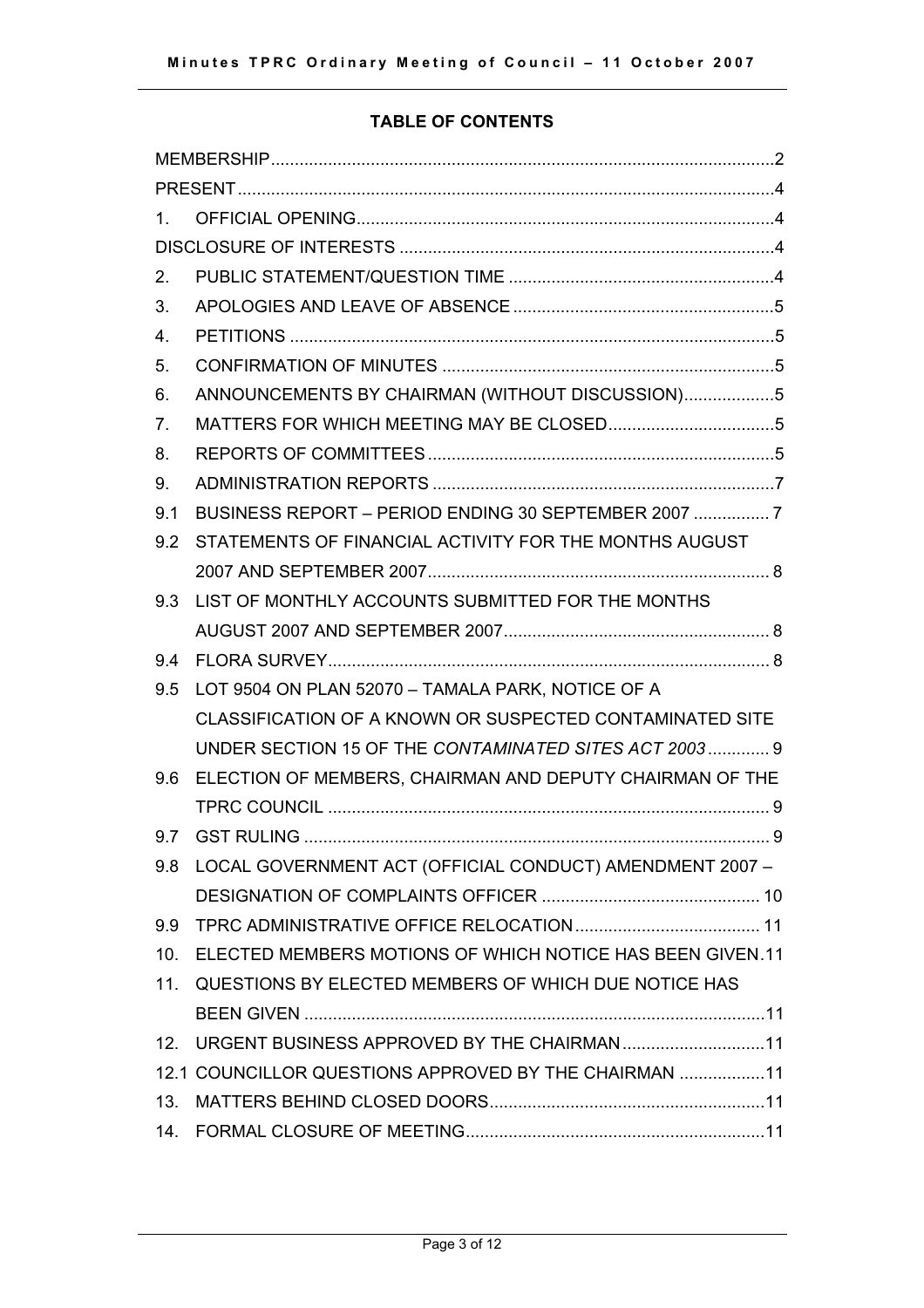| <b>PRESENT</b>                                            |                                                                                                                                                                              |
|-----------------------------------------------------------|------------------------------------------------------------------------------------------------------------------------------------------------------------------------------|
| A/Chairman                                                | Cr V Nairn                                                                                                                                                                   |
| <b>Councillors</b>                                        | Cr D Boothman<br>Cr E Evangel<br>Cr M John<br>Cr P O'Connor<br>Cr T Pickard<br>Cr T Tyzack                                                                                   |
| <b>Alternate Members</b>                                  | Cr T Roberts                                                                                                                                                                 |
| Staff                                                     | Rod Constantine (Chief Executive Officer)<br>Kylie Jeffs (Minute Clerk)                                                                                                      |
| <b>Apologies Councillors</b>                              | Cr N Catania<br>Cr T Clarey<br>Cr J Kelly<br>Cr B Stewart                                                                                                                    |
| <b>Leave of Absence</b>                                   | Cr S Salpietro (Chairman)                                                                                                                                                    |
| Absent                                                    | Nil                                                                                                                                                                          |
| Consultants                                               | Nil                                                                                                                                                                          |
| <b>Apologies Represented</b><br><b>Councils' Advisors</b> | Garry Hunt (City of Joondalup)<br>John Giorgi (Town of Vincent)                                                                                                              |
| <b>In Attendance</b>                                      | Fiona Bentley (City of Wanneroo)<br>Lewis Bond (City of Perth)<br>Rochelle Lavery (Town of Victoria Park)<br>Jason Lyon (Town of Cambridge)<br>Mike Tidy (City of Joondalup) |
| <b>Members of the Public</b>                              | Nil                                                                                                                                                                          |
| <b>Press</b>                                              | Nil                                                                                                                                                                          |

# **1. OFFICIAL OPENING**

The meeting was declared open at 5.40pm.

# **DISCLOSURE OF INTERESTS**

Nil

# **2. PUBLIC STATEMENT/QUESTION TIME**

Nil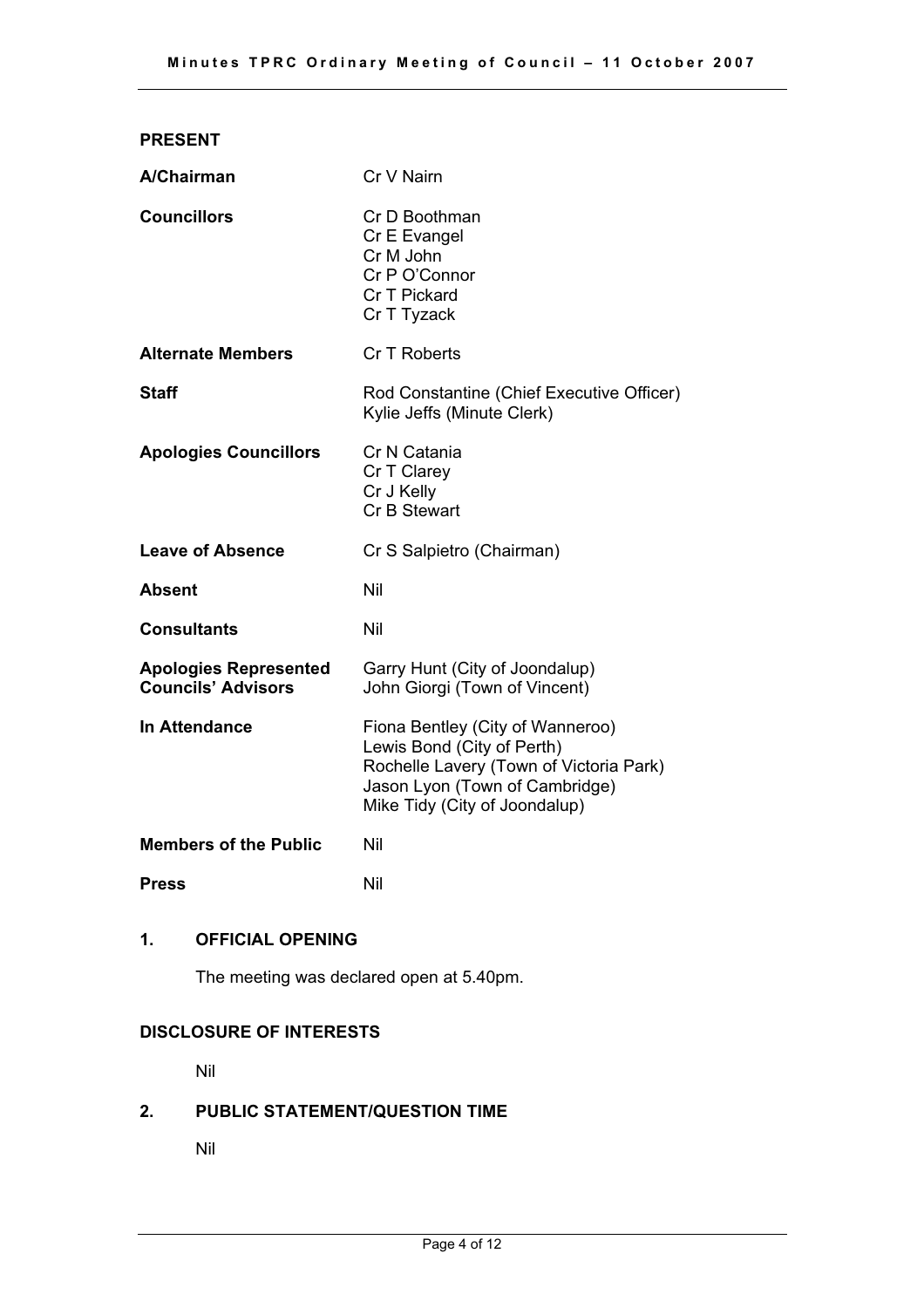# **3. APOLOGIES AND LEAVE OF ABSENCE**

3.1 Apologies were received from Cr N Catania, Cr T Clarey, Cr J Kelly and Cr B Stewart.

#### **4. PETITIONS**

Nil

#### **5. CONFIRMATION OF MINUTES**

Moved Cr Pickard, Seconded Cr John

That the minutes of the Ordinary Council meeting of 9 August 2007 be confirmed, and signed by the Chairman, as a true and correct record of proceedings.

The motion was put and declared CARRIED.

# **6. ANNOUNCEMENTS BY CHAIRMAN (WITHOUT DISCUSSION)**

Nil

# **7. MATTERS FOR WHICH MEETING MAY BE CLOSED**

Nil

#### **8. REPORTS OF COMMITTEES**

8.1 Audit Committee Meeting - 11 October 2007

Moved Cr Pickard, Seconded Cr Tyzack

That the minutes of the Audit Committee meeting of 11 October 2007 be received.

The motion was put and declared CARRIED.

8.2 Audit Committee Meeting - 21 September 2007

**Audit Committee Meeting Item 8.1 Audit Charter & Annual Audit Plan** 

#### **Committee Recommendation**

Moved Cr Pickard, Seconded Cr O'Connor

The Committee recommends to Council:

**1. That the TPRC Audit Charter, amended to record the Council resolution to increase membership from 3 to 5, be AFFIRMED as the Audit Charter of the TPRC as at September 2007.**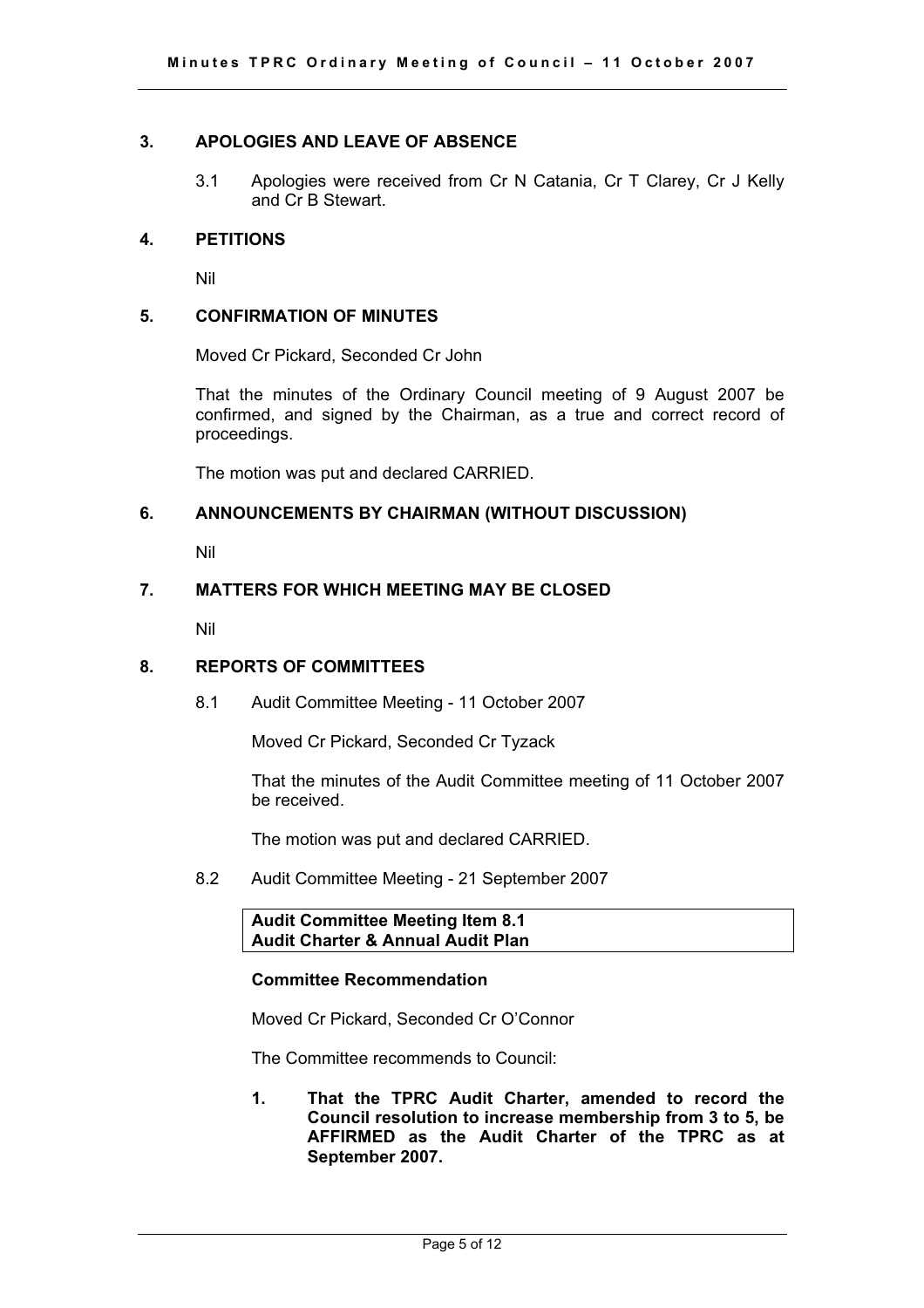# **2. That the Audit Plan as submitted be ADOPTED.**

The Motion was put and declared CARRIED.

**Audit Committee Meeting Item 8.2 TPRC Annual Report for the Year 1 July 2006 to 30 June 2007** 

#### **Committee Recommendation**

Moved Cr Pickard, Seconded Cr Tyzack

The Committee recommends to Council:

#### **That the annual report for the TPRC for the year ended 30 June 2007 be ADOPTED.**

The Motion was put and declared CARRIED by absolute majority vote.

**Audit Committee Meeting Item 8.3 TPRC Annual Financial Report for the Year 1 July 2006 to 30 June 2007**

Moved Cr Pickard, Seconded Cr Tyzack

The Committee recommends to Council:

#### **That the annual financial report for the year 1 July 2006 to 30 June 2007 be ADOPTED.**

The Motion was put and declared CARRIED.

#### **Audit Committee Meeting Item 8.4 Appointment of External Auditor**

Moved Cr Tyzack, Seconded Cr O'Connor

The Committee recommends to Council:

- **1. That the audit specification and contractual requirements as submitted be APPROVED for application to the Audit contract for services to the TPRC for the period 2007 – 2010.**
- **2. That action taken requesting quotations for audit services be ENDORSED.**
- **3. That the process and timetable for appointment of the External Auditor to the Council be endorsed as follows:** 
	- **a. Call for quotations from auditors servicing participant Councils (27 August 2007);**
	- **b. Closure receipt of quotations (17 September 2007);**
	- **c. Consideration of responses and recommendations by the Audit Committee 21 September 2007;**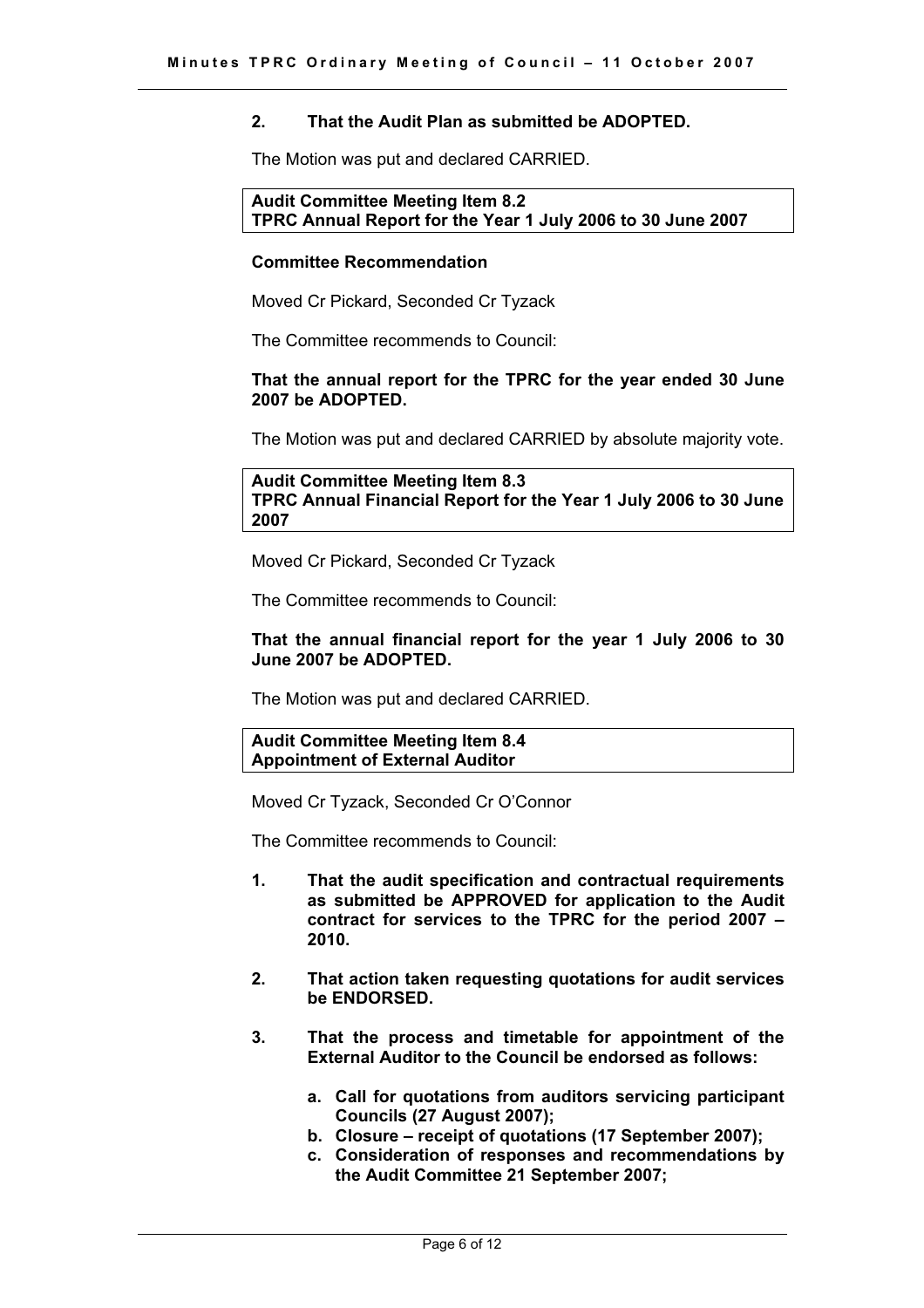- **d. Adoption of recommendation to appoint auditor by the TPRC Council (11 October 2007).**
- **4. That Mr A. Macri of Macri and Partners be APPOINTED Auditor to the TPRC for the 3 financial years ending 30 June 2008; 2009 and 2010 respectively.**
- **5. That audit fees be APPROVED as submitted:**

| <b>REQUIREMENT</b><br><b>EXTERNAL AUDITING</b><br><b>SERVICES</b>       | <b>YEAR1</b> | <b>YEAR 2</b> | <b>YEAR 3</b> |
|-------------------------------------------------------------------------|--------------|---------------|---------------|
| Fixed Lump Sum Fee Per<br>Annum (Including GST)                         | \$6,050      | \$6,600       | \$7,150       |
| <b>Estimated Number of Hours</b>                                        | 57           | 60            | 60            |
| <b>HOURLY RATE FOR</b><br><b>ADDITIONAL PROFESSIONAL</b><br><b>WORK</b> | <b>YEAR1</b> | <b>YEAR 2</b> | <b>YEAR 3</b> |
| Partner                                                                 | \$176        | \$176         | \$176         |
| Manager                                                                 | \$143        | \$143         | \$143         |
| Senior                                                                  | \$110        | \$110         | \$110         |
| Assistant                                                               | \$99         | \$99          | \$99          |

The Motion was put and declared CARRIED.

# **Audit Committee Meeting Item 8.5 Review of the Auditor's Report for the Financial Year Ended 30 June 2007**

Moved Cr Tyzack, Seconded Cr Pickard

The Committee recommends to Council:

**That the Auditor's report for the financial year ended 30 June 2007 be RECEIVED.**

**That it be noted that the Audit report does not note or make recommendations on any matter requiring attention arising from the annual Audit for the year ended 30 June 2007 and the auditor has not deemed necessary the provision of a separate management report.** 

The Motion was put and declared CARRIED.

# **9. ADMINISTRATION REPORTS**

# **9.1 BUSINESS REPORT – PERIOD ENDING 30 SEPTEMBER 2007**

Moved Cr John, Seconded Cr Tyzack

[The Motion recommended in the agenda]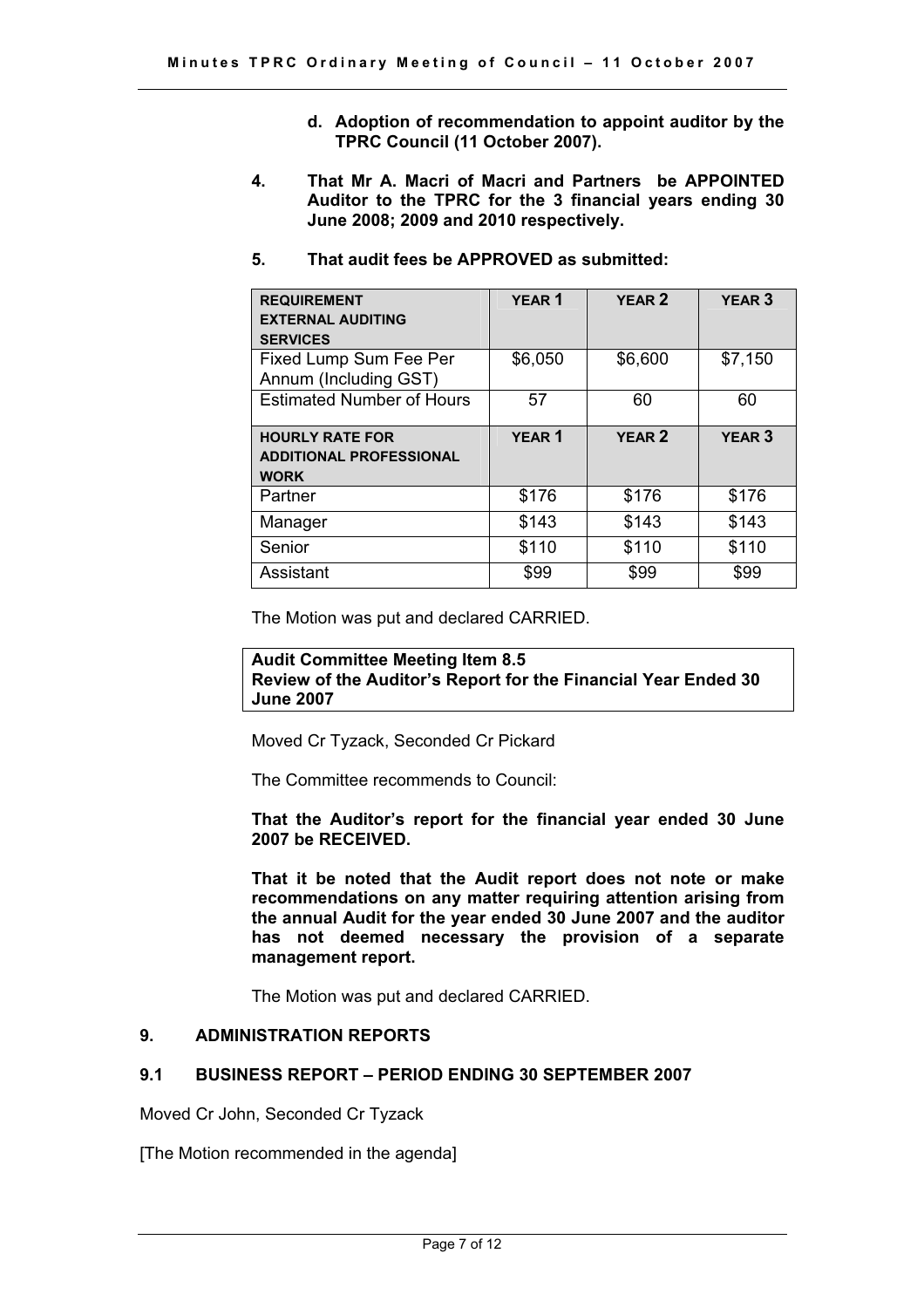#### **That the Business Report to 30 September 2007 be RECEIVED.**

The Motion was put and declared CARRIED.

#### **9.2 STATEMENTS OF FINANCIAL ACTIVITY FOR THE MONTHS AUGUST 2007 AND SEPTEMBER 2007**

*Note: Pages 25 and 26 of the distributed ordinary Council meeting agenda were replaced prior to the commencement of the meeting, which contained updated income and expenditure figures.* 

Moved Cr Tyzack, Seconded Cr Roberts

[The Motion recommended in the agenda]

#### **That the Council RECEIVE and NOTE the Statement(s) of Financial Activity for the months ending 31 August 2007 and 30 September 2007.**

The Motion was put and declared CARRIED.

#### **9.3 LIST OF MONTHLY ACCOUNTS SUBMITTED FOR THE MONTHS AUGUST 2007 AND SEPTEMBER 2007**

Moved Cr John, Seconded Cr Boothman

[The Motion recommended in the agenda]

**That the Council RECEIVE and NOTE the list of accounts paid under Delegated Authority to the CEO for each of the months August 2007 and September 2007:** 

- **Month ending 31 August 2007 (Total \$159,016.17); and**
- **Month ending 30 September 2007 (Total \$27,958.79)**
- $\bullet$ **Total Paid \$186,974.96**

The Motion was put and declared CARRIED.

#### **9.4 FLORA SURVEY**

Moved Cr John, Seconded Cr Roberts

[The Motion recommended in the agenda]

- **1. That the brief for the flora survey of the Tamala Park urban development land be APPROVED.**
- **2. That the brief be ADVERTISED as an invitation for public tender responses.**
- **3. That the TIMETABLE for advertising, consideration of responses and award of a contract be as follows:** 
	- **Advertising Saturday 20 October 2007 to 9 November 2007**
	- **Council consideration of responses 6 December 2007**
	- $\bullet$ **Award of commission – 11 December 2007**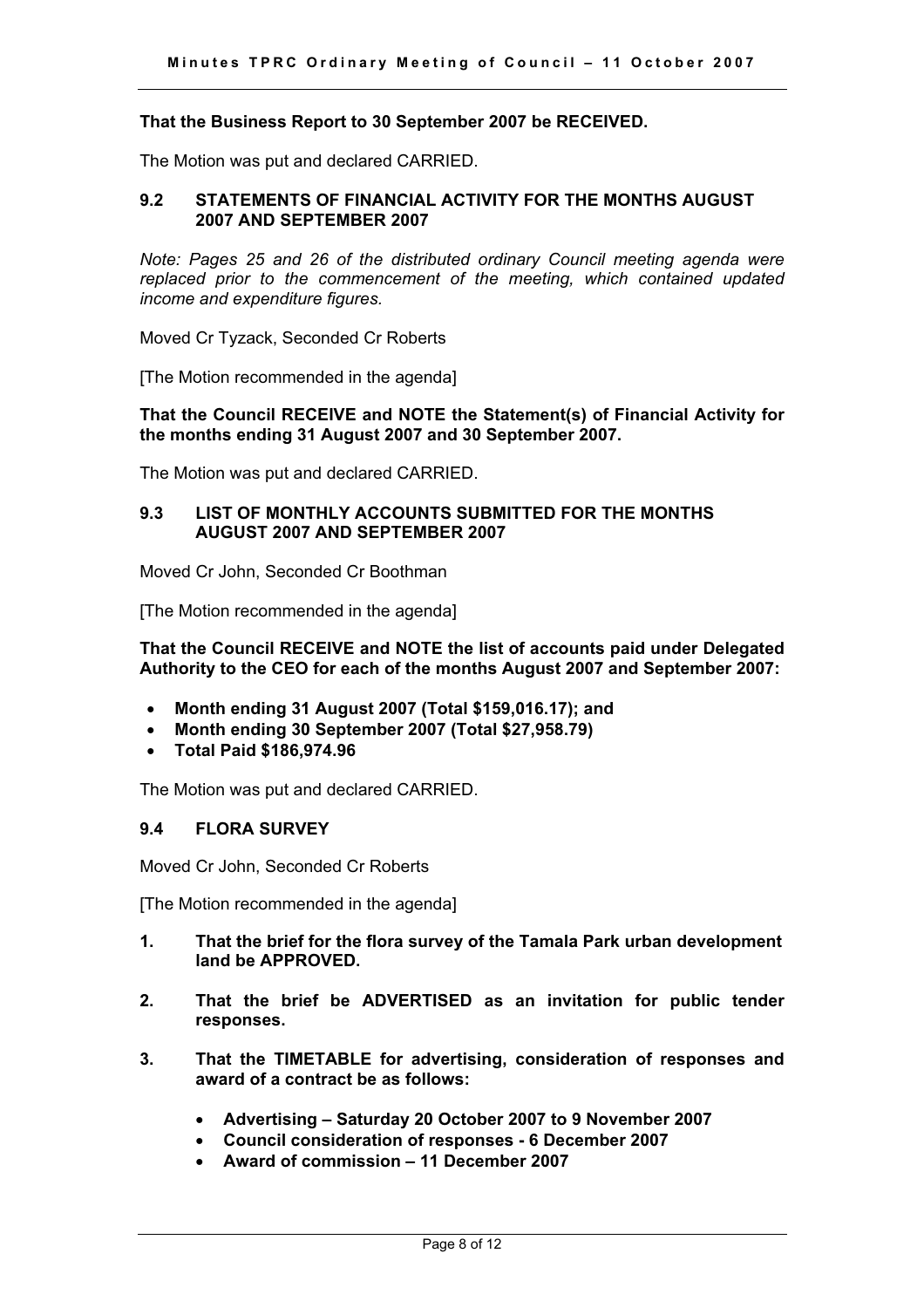Moved Cr O'Connor, Seconded Cr Pickard that the Motion be amended to read as follows:

- **1. That the brief for the flora and fauna survey of the Tamala Park urban development land be APPROVED.**
- **2. That the brief be ADVERTISED as an invitation for public tender responses.**
- **3. That the TIMETABLE for advertising, consideration of responses and award of a contract be as follows:** 
	- **Advertising Saturday 20 October 2007 to 9 November 2007**
	- **Council consideration of responses 6 December 2007**
	- **Award of commission 11 December 2007**

The Amendment and Amended Motion were put and declared CARRIED.

#### **9.5 LOT 9504 ON PLAN 52070 – TAMALA PARK, NOTICE OF A CLASSIFICATION OF A KNOWN OR SUSPECTED CONTAMINATED SITE UNDER SECTION 15 OF THE** *CONTAMINATED SITES ACT 2003*

Moved Cr Tyzack, Seconded Cr Evangel

[The Motion recommended in the agenda]

#### **That the report be RECEIVED and NOTED.**

The Motion was put and declared CARRIED.

#### **9.6 ELECTION OF MEMBERS, CHAIRMAN AND DEPUTY CHAIRMAN OF THE TPRC COUNCIL**

Moved Cr Evangel, Seconded Cr Pickard

[The Motion recommended in the agenda]

#### **That the report be RECEIVED and NOTED.**

The Motion was put and declared CARRIED.

## **9.7 GST RULING**

A letter from the Town of Cambridge dated 10 October 2007 on GST issues was distributed prior to the commencement of the meeting, which contained two additional clauses to be added to the recommendation.

Moved Cr Evangel, Seconded Cr Tyzack

[The Motion recommended in the agenda]

#### **1. That the ATO Ruling advising that freehold transfer of TPD land from participant Councils to the TPRC will attract GST at the margin scheme be NOTED.**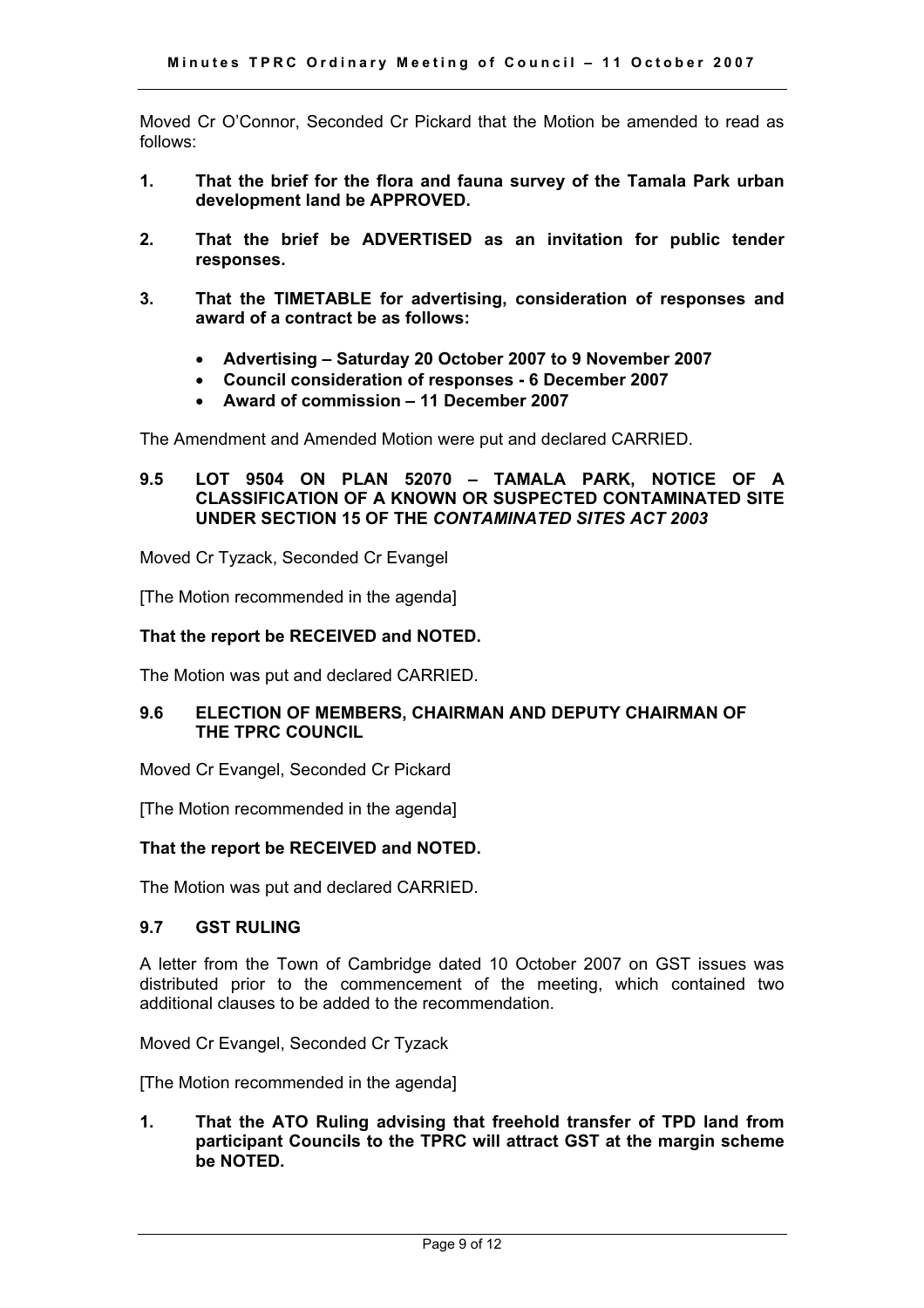- **2. That participant Councils be formally ADVISED of the ATO Ruling and the implications of the Ruling for the TPRC cash flow.**
- **3. That the Council NOTE that the TPRC Establishment Agreement has countenanced the possibility of a need to delay transfer of the land from participant Councils in item 7.1 of the Establishment Agreement and that the provisions of the Establishment Agreement would not preclude transfer of the land under a trust arrangement in lieu of transfer of an unencumbered freehold title.**
- **4. That research be undertaken to determine the nature of a trust agreement that will facilitate the objectives of the TPRC Establishment Agreement without GST being payable by TPRC in advance of sale of developed lots.**

Moved Cr O'Connor, Seconded Cr John that the Motion be amended to read as follows:

- **1. That the ATO Ruling advising that freehold transfer of TPD land from participant Councils to the TPRC will attract GST at the margin scheme be NOTED.**
- **2. That participant Councils be formally ADVISED of the ATO Ruling and the implications of the Ruling for the TPRC cash flow.**
- **3. That the Council NOTE that the TPRC Establishment Agreement has countenanced the possibility of a need to delay transfer of the land from participant Councils in item 7.1 of the Establishment Agreement and that the provisions of the Establishment Agreement would not preclude transfer of the land under a trust arrangement in lieu of transfer of an unencumbered freehold title.**
- **4. That research be undertaken to determine the nature of a trust agreement that will facilitate the objectives of the TPRC Establishment Agreement without GST being payable by TPRC in advance of sale of developed lots.**
- **5. That specific expert advice be obtained in relation to alternative taxation treatments with respect to the applicability of GST and the transfer of Tamala Park development land from participant Councils to TPRC with a view to minimising or eliminating any GST payable prior to any action being taken to finalise the proposal relating to a trust agreement detailed in (4) above.**
- **6. That the Chief Executive Officer be authorised to negotiate and engage the services of appropriately qualified and experienced taxation advisers in property related matters.**

The Amendment and Amended Motion were put and declared CARRIED.

# **9.8 LOCAL GOVERNMENT ACT (OFFICIAL CONDUCT) AMENDMENT 2007 – DESIGNATION OF COMPLAINTS OFFICER**

Moved Cr Pickard, Seconded Cr Tyzack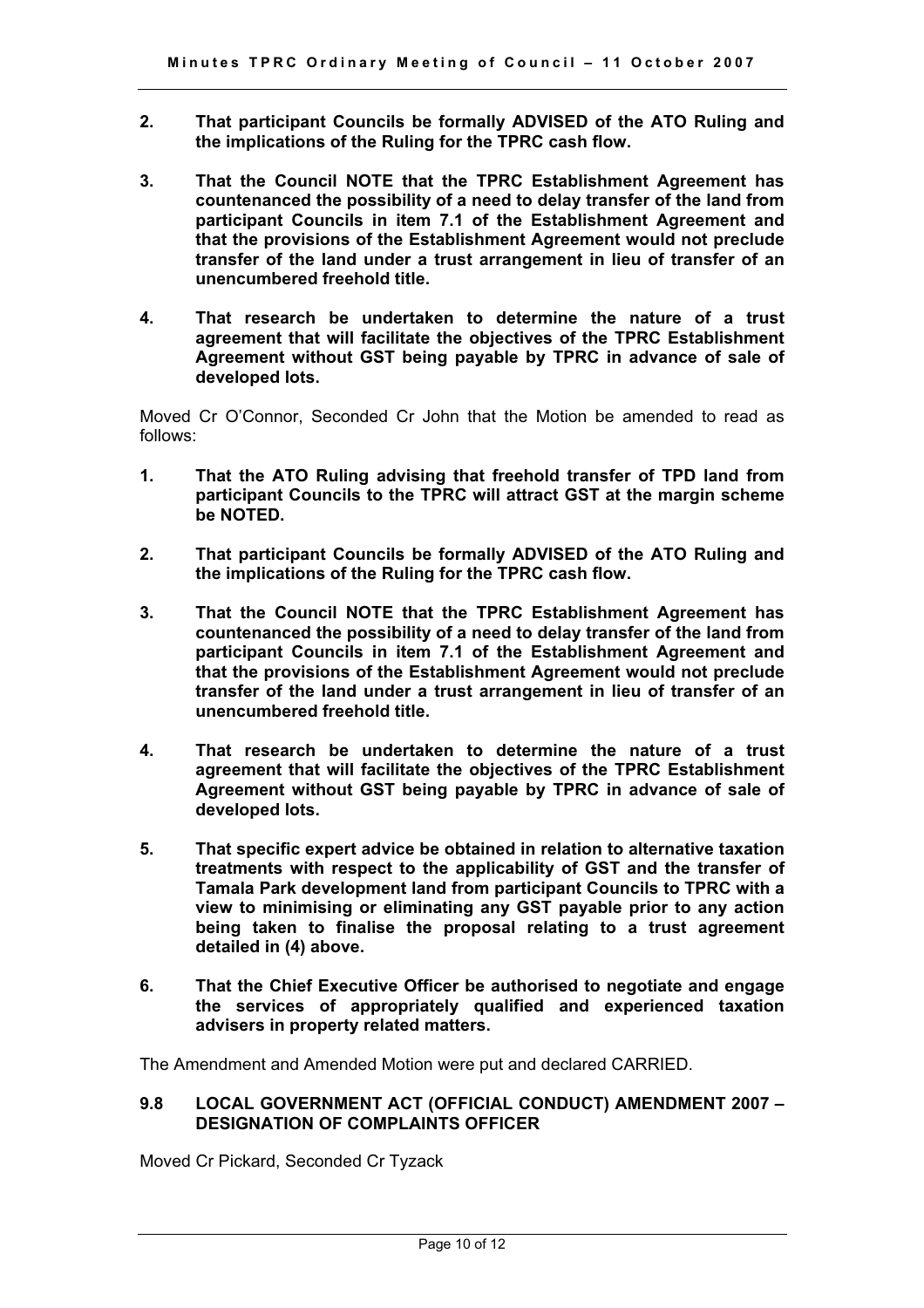[The Motion recommended in the agenda]

#### **That Council designate the Chief Executive Officer as the Tamala Park Regional Council complaints officer pursuant to Section 5.120(1) of the Local Government Act.**

The Motion was put and declared CARRIED.

#### **9.9 TPRC ADMINISTRATIVE OFFICE RELOCATION**

*Page 119 detailing the recommendation for item 9.9 of the Council meeting agenda was replaced prior to the commencement of the meeting.* 

Moved Cr Pickard, Seconded Cr Roberts

[The Motion recommended in the agenda]

- **1) That the report be RECEIVED.**
- **2) That the status of availability of multi-purpose space in the near vicinity of Clarkson Station be MONITORED and ADVICE of any suitable office accommodation be brought before Council for consideration for purchase as an office for the TPRC.**

The Motion was put and declared CARRIED.

#### **10. ELECTED MEMBERS MOTIONS OF WHICH NOTICE HAS BEEN GIVEN**

Nil

# **11. QUESTIONS BY ELECTED MEMBERS OF WHICH DUE NOTICE HAS BEEN GIVEN**

Nil

#### **12. URGENT BUSINESS APPROVED BY THE CHAIRMAN**

Nil

**12.1 COUNCILLOR QUESTIONS APPROVED BY THE CHAIRMAN** 

Nil

#### **13. MATTERS BEHIND CLOSED DOORS**

Nil

# **14. FORMAL CLOSURE OF MEETING**

The Chairman declared the meeting closed at 6.15pm.